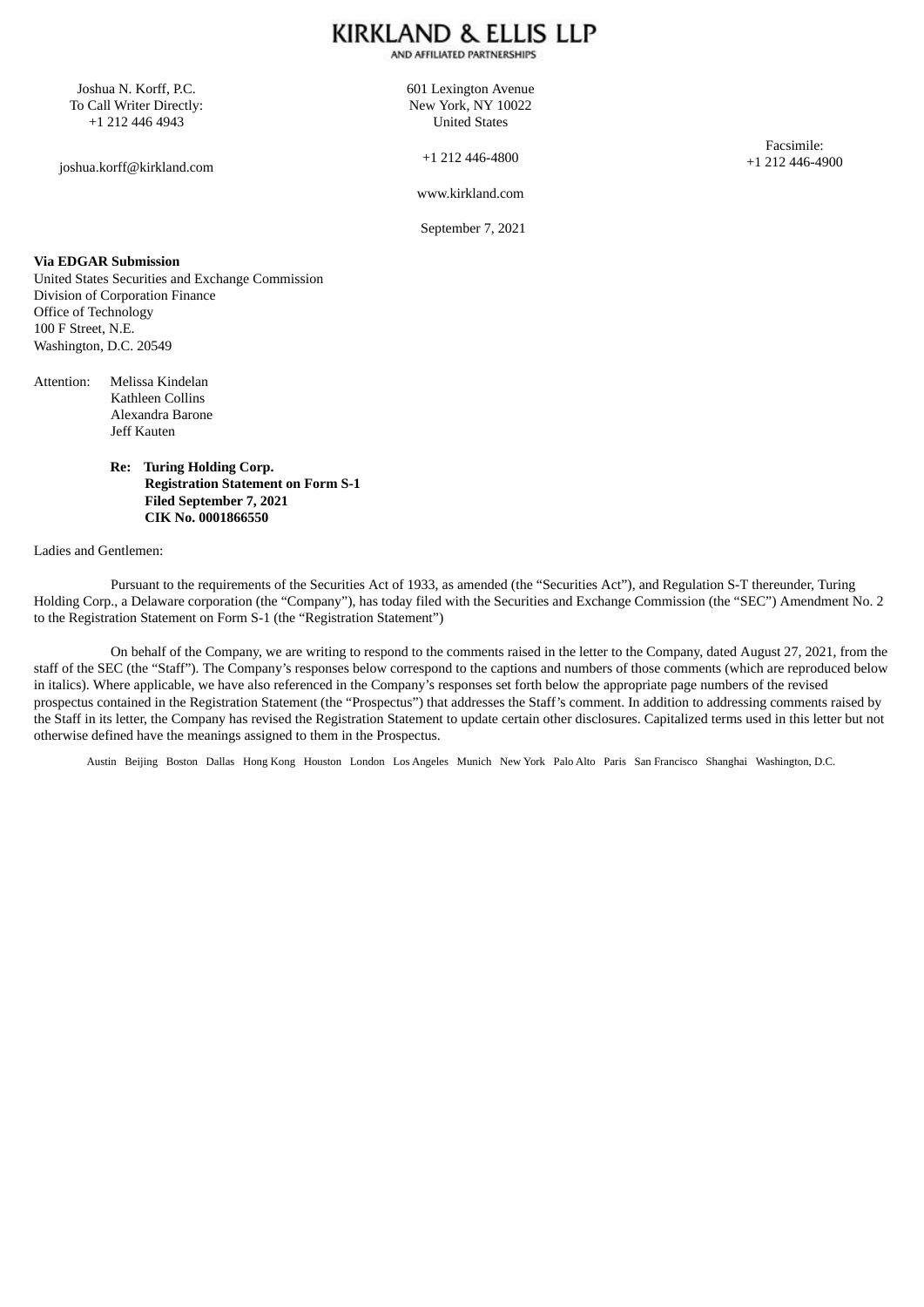Securities and Exchange Commission September 7, 2021 Page **2**

For the convenience of the Staff, we have recited the prior comment from the Staff in italicized type and have followed the comment with the Company's response.

#### **Registration Statement on Form S-1**

#### **Summary Consolidated Financial and Other Data, page 14**

- 1. *We note your revised disclosure in response to prior comment 1. Please address the following:*
	- Tell us why you believe the performance options should be included in the pro forma weighted average shares outstanding as the exercise of such options does not appear to be a transaction related to the offering. Refer to Article 11-02(a)(6) of Regulation S-X.

#### **Response**

In response to the Staff's comment, the Company advises the Staff that the performance vesting options are included in the pro forma weighted-average shares outstanding, diluted, since the performance vesting options relate to the Company's existing 2017 Stock Option Plan (the "Plan"), and any unvested performance vesting options will vest upon the occurrence of the initial public offering ("IPO"). A portion of the unvested performance vesting options will vest based upon the sponsor's return on its investment achieved upon occurrence of the IPO, and in the event the sponsor's return is less than three times its investment as of the occurrence of the IPO (*i.e.*, if the sponsor does not achieve the highest performance threshold), the remaining portion of the unvested performance vesting options will fully vest on a discretionary basis in connection with the IPO. Although the Plan currently requires that an 18-month service period be satisfied prior to the performance vesting options being eligible to fully vest (*i.e.*, both time- and performance-vest), the 18-month service period will also be waived upon the occurrence of the IPO to allow for full vesting of the performance vesting options, regardless of service period. For purposes of our pro forma calculations for the periods ended December 31, 2020 and June 30, 2021, we assumed that such acceleration occurred on January 1, 2020, and resulted in additional expense, which is reflected in our calculation of net income for the fiscal year ended December 31, 2020. Further, we have applied the treasury method, including the dilutive effects to all outstanding time and performance vesting options upon the occurrence of the IPO, after giving effect to the forward stock split. Under this method, dilutive shares include time and performance vesting options. Performance vesting options are included for purposes of diluted earnings per share only, as the performance vesting options will fully vest upon the occurrence of the IPO.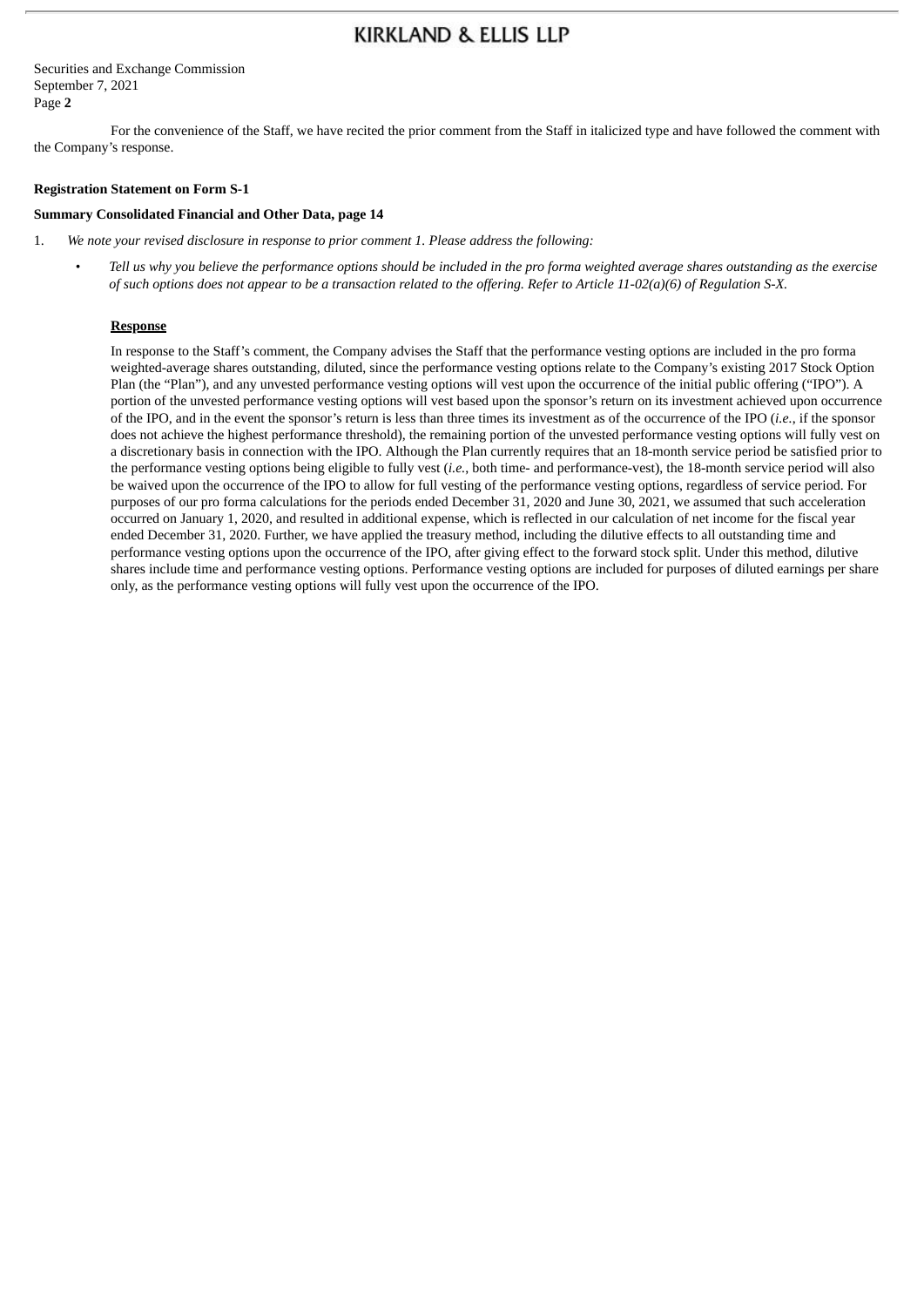Securities and Exchange Commission September 7, 2021 Page **3**

> Explain why you are including restricted stock units in shares outstanding after the offering. In this regard, clarify when these shares will *be issued and outstanding.*

#### **Response**

In response to the Staff's comment, the Company advises the Staff that the restricted stock units ("RSUs") are included in the weightedaverage shares outstanding, diluted, because all outstanding stock appreciation rights ("SARs") will be converted into RSUs upon completion of the IPO. 50% of these RSUs will vest six months following the completion of the IPO, and the remaining 50% will vest twelve months following the completion of the IPO. We have applied the treasury method, including the dilutive effects, to the conversion of all outstanding SARs into RSUs upon the completion of the IPO, after giving effect to the forward stock split. Under this method, dilutive shares include RSUs on a fully vested basis.

Once the modification has been approved, ensure that you include a quantified discussion of these modifications in your subsequent events *footnote disclosures. Refer to ASC 855-10-50-2.*

#### **Response**

In response to the Staff's comment, the Company has revised its disclosure on page F-55 of the Registration Statement.

Considering there are several adjustments impacting your pro forma per share calculations, revise to include a tabular reconciliation of *both the numerator and denominator used in such calculations.*

#### **Response**

In response to the Staff's comment, the Company has revised its disclosure on pages 14 through 16 of the Registration Statement.

#### Management's Discussion and Analysis of Financial Condition and Results of Operations Factors Affecting Our Performance, page 50

2. We note your added measure of net dollar retention rate in response to prior comment 4. Please revise to include a discussion regarding the reasons for the variability in such rate. In this regard, we note the net dollar retention rate decreased from 118% for fiscal 2019 to 102% for fiscal *2020 and then increased to 127% for the first half of 2021.*